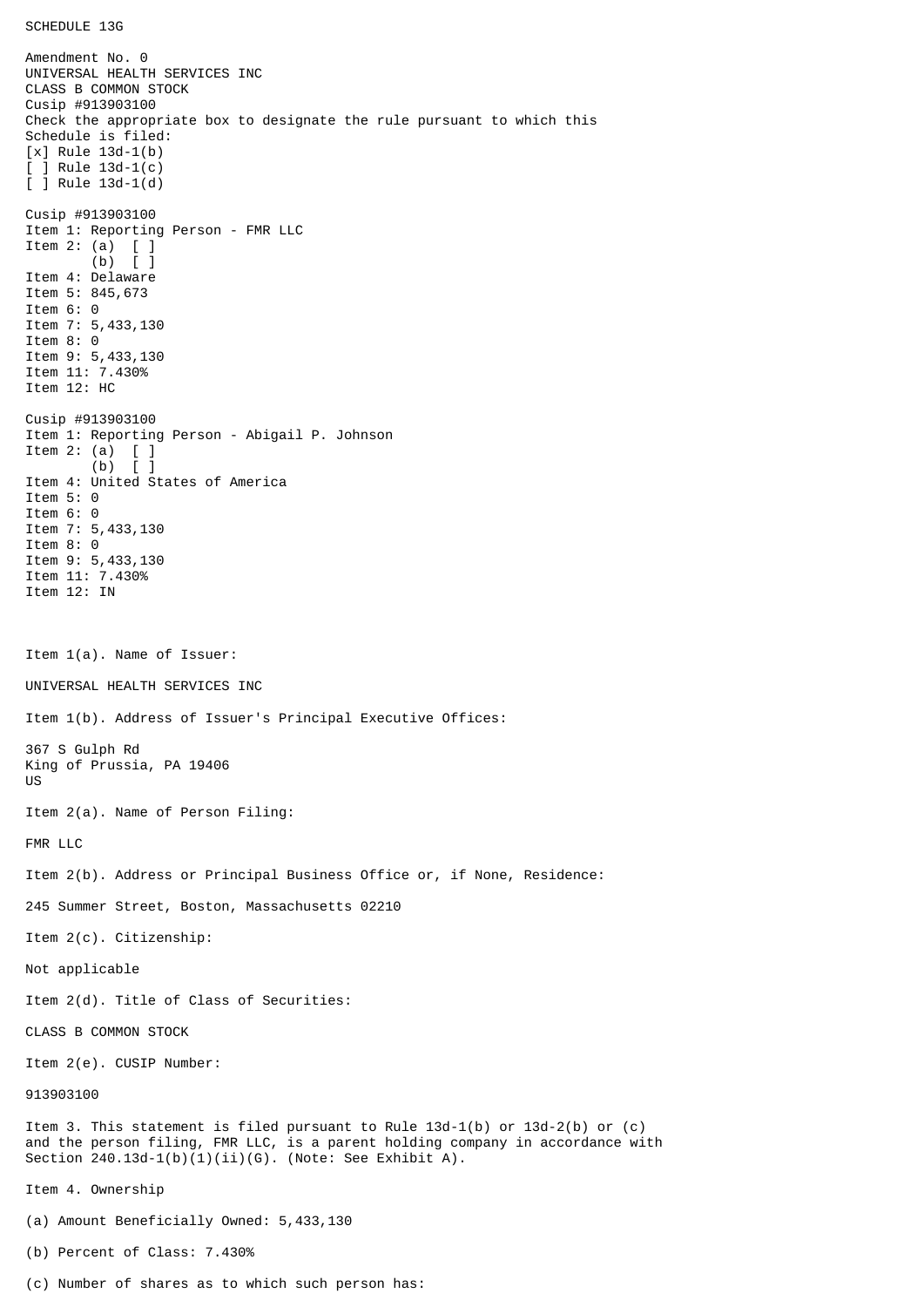- (i) sole power to vote or to direct the vote: 845,673
- (ii) shared power to vote or to direct the vote: 0
- (iii) sole power to dispose or to direct the disposition of: 5,433,130
- (iv) shared power to dispose or to direct the disposition of: 0

Item 5. Ownership of Five Percent or Less of a Class.

Not applicable.

Item 6. Ownership of More than Five Percent on Behalf of Another Person.

One or more other persons are known to have the right to receive or the power to direct the receipt of dividends from, or the proceeds from the sale of, the CLASS B COMMON STOCK of UNIVERSAL HEALTH SERVICES INC. No one other person's interest in the CLASS B COMMON STOCK of UNIVERSAL HEALTH SERVICES INC is more than five percent of the total outstanding CLASS B COMMON STOCK.

Item 7. Identification and Classification of the Subsidiary Which Acquired the Security Being Reported on By the Parent Holding Company.

See attached Exhibit A.

Item 8. Identification and Classification of Members of the Group.

Not applicable.

Item 9. Notice of Dissolution of Group.

Not applicable.

Item 10. Certifications.

By signing below I certify that, to the best of my knowledge and belief, the securities referred to above were acquired and are held in the ordinary course of business and were not acquired and are not held for the purpose of or with the effect of changing or influencing the control of the issuer of the securities and were not acquired and are not held in connection with or as a participant in any transaction having that purpose or effect.

Signature

After reasonable inquiry and to the best of my knowledge and belief, I certify that the information set forth in this statement is true, complete and correct.

February 8, 2022 Date

/s/ Kevin M. Meagher Signature

Kevin M. Meagher Duly authorized under Power of Attorney effective as of September 28, 2018, by and on behalf of FMR LLC and its direct and indirect subsidiaries\*

\* This power of attorney is incorporated herein by reference to Exhibit 24 to the Schedule 13G filed by FMR LLC on October 9, 2018, accession number: 0000315066-18-002414.

Exhibit A

Pursuant to the instructions in Item 7 of Schedule 13G, the following table lists the identity and Item 3 classification, if applicable, of each relevant entity that beneficially owns shares of the security class being reported on this Schedule 13G.

Entity ITEM 3 Classification

FIAM LLC IA Fidelity Management & Research Company LLC \* IA Fidelity Management Trust Company BK Strategic Advisers LLC IA